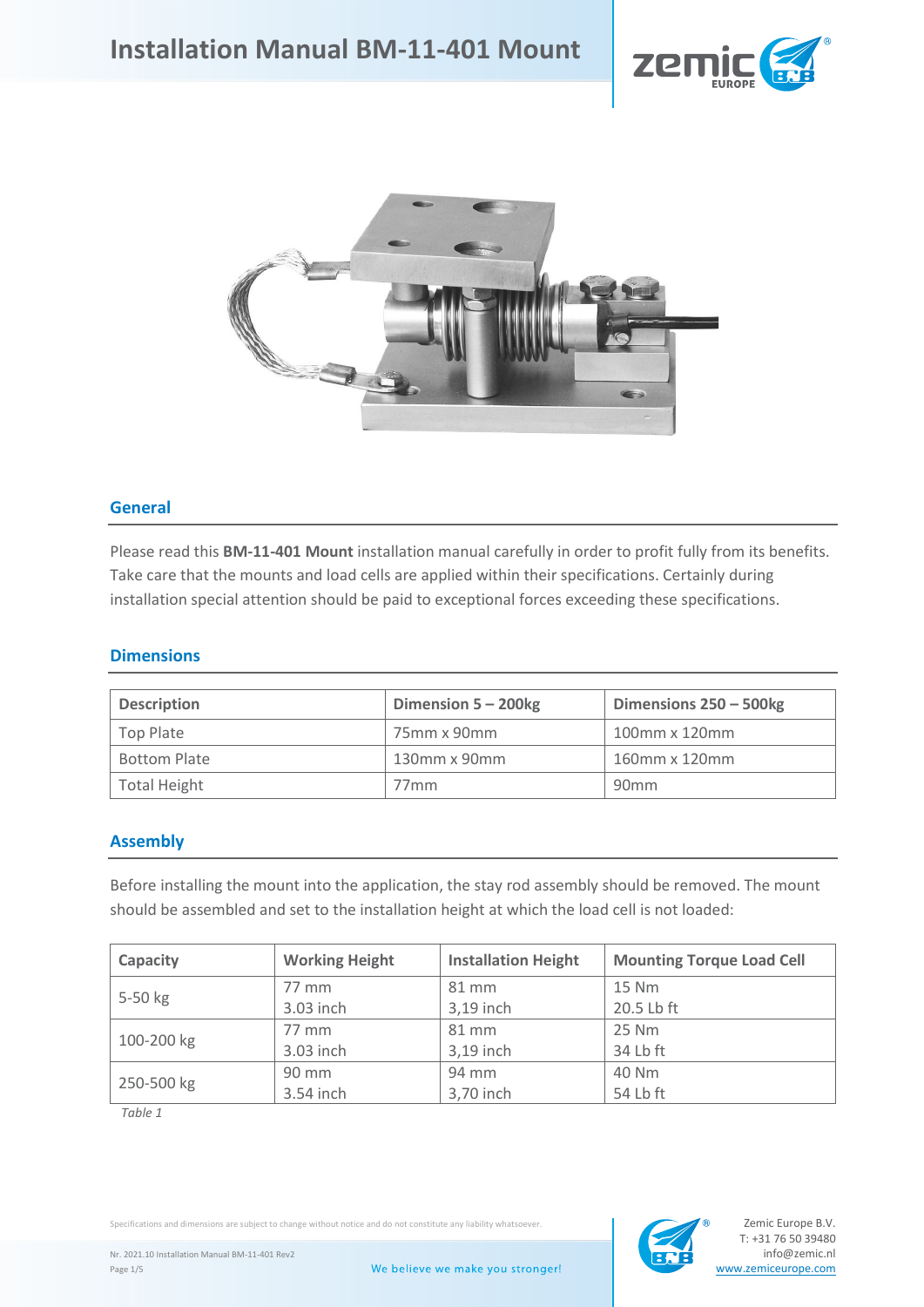

Assemble the mount as follows:

- Assemble the mount (without the load cell) as shown in picture 1, taking care that the top and base plates are correctly aligned (vertically).
- The top plate (see drawing and Part List pos. 10) should be locked at installation height using the socket head counter sunk bolts (pos. 9) and the upper nut (pos. 7, see picture 1). **Note:** the long bolts must not protrude above the top

plate. This can cause weight on the long blots and that will distorts the measured value.

Then the socket head counter sunk bolts (pos. 9) should be locked securely by turning the thin nut (pos. 6) *Picture 1* downwards to the base plate (pos. 1).



Then the mount is ready to install in the application of the customer.

## **Installation**

Important to know is to install multiple mounts in such a way that all bottom plates are at the same level and in the same horizontal plane. The same goes for the top plates. Always use shim plates to align mounts in the same horizontal plane and level. Always check that load cell and/or mount are not loaded with forces exceeding their specifications.

Install as follows:

- Locate the mount into the application and secure using the four lower and two upper fixing holes. Two hexagon bolts (1 upper and 1 lower) should be used to secure the earth cable (shown in Part List drawing pos. 14-15)
- Coat both bearing load surface (pos. 13) (see picture 2) with 'high pressure'-grease and locate the rocker pin support . Insert the rocker pin with lower bearing (pos. 11) in the load cell (see picture 3) and slide the load cell into place, ensuring that the rocker pin (pos. 13) is properly located (see picture 4).
- Place the load cell in the mount by putting it between the bottom plate and top plate in a half turned position and put it upright ensuring that the rocker pin is properly located in the right position

**Warning:** For safety reasons, always use a tool to align the rocker pin if necessary during this process, don't ever use your hands.

• Secure the load cells with the bolts (See Table 2) (pos. 3). Make sure that the washers (pos. 3 & 4) are placed and that the correct torque (see Table 1) on the bolts is used (see picture 5).

| Description:                       | Dimensions $5 - 200$ kg | Dimensions 250 - 500kg |
|------------------------------------|-------------------------|------------------------|
| Hexagon screws to fasten load cell | M8 x 45                 | M10 x 50               |
| Socket head countersunk screws     | M8 x 40                 | $M8 \times 40$         |
| Bolts to fasten the earth cable    | M6x6                    | M6x6                   |

*Table 2*

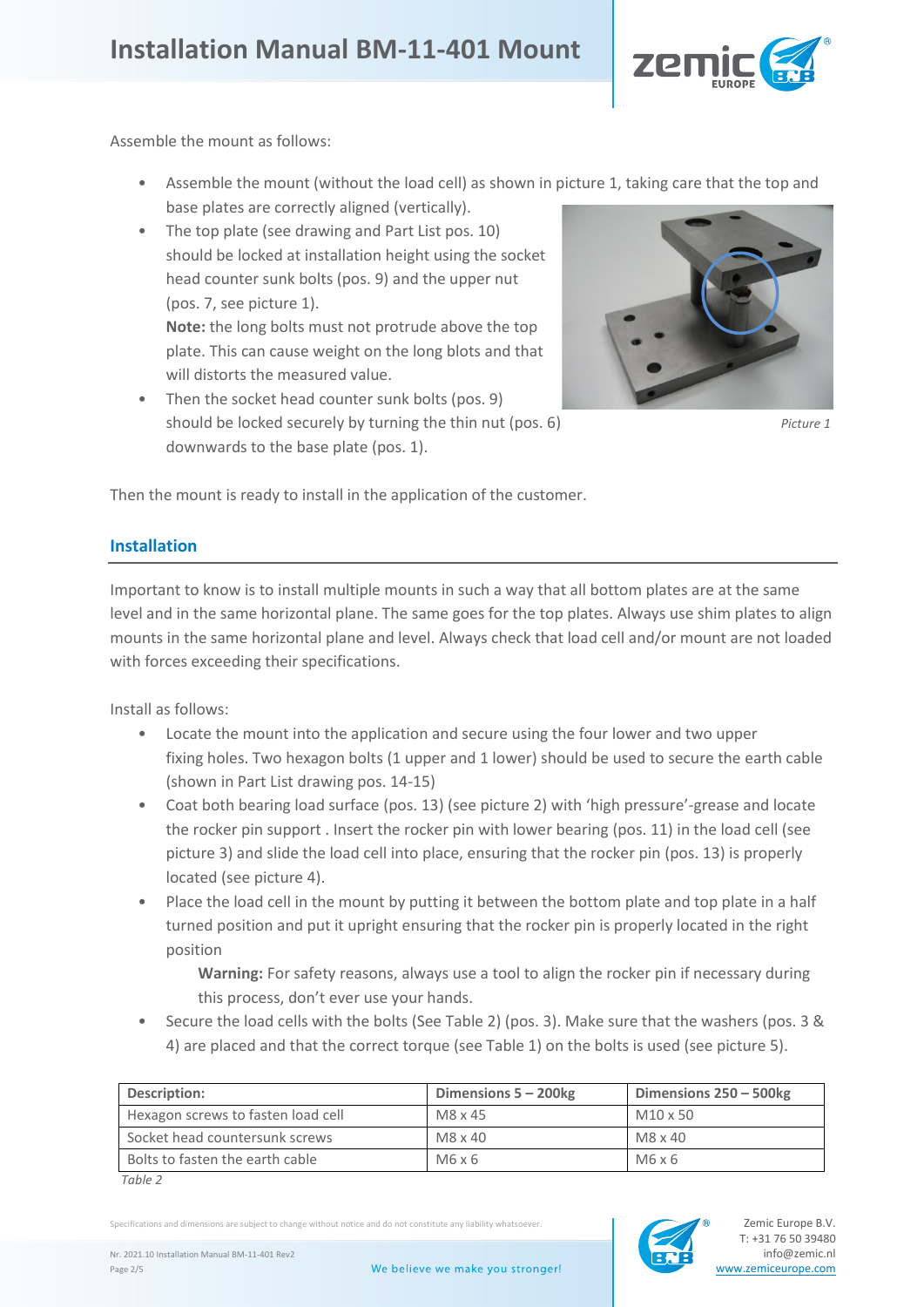





*Picture 2 Picture 3*



*Picture 4 Picture 5*

Then rotate the upper nut (pos. 7) counter clockwise by 1/2 turn at a time until the full load is taken by the load cell. Gradually apply the load to the load cell. This is done by lowering the upper nut underneath the top plate one-by-one with small steps. This way no exceptional high forces are introduced to the mounts or the load cells.

**Warning:** For safety reasons, always use a tool to align the load pin if necessary during this process.

• Check the free movement of the mount and its installation height, whether the socket head counter sunk bolts are touching the application or not and the free movement of the top plate

If the installation height is correct, the bolts are not touching the application and the top plate is free to move, then the assembly is ready to be used in the installation.

| Capacity                      | $5 - 200$ kg | $250 - 500$ kg |
|-------------------------------|--------------|----------------|
| Maximum vertical force (down) | 10 kN        | 30 kN          |
| Maximum vertical force (up)   | $5$ kN       | 10 kN          |
| Maximum horizontal force      | $5$ kN       | 15 kN          |
| Maximum horizontal movement   | $+1/ -1$ mm  | $+1/ -1$ mm    |

## **Technical Specifications BM-11-401 Mount**

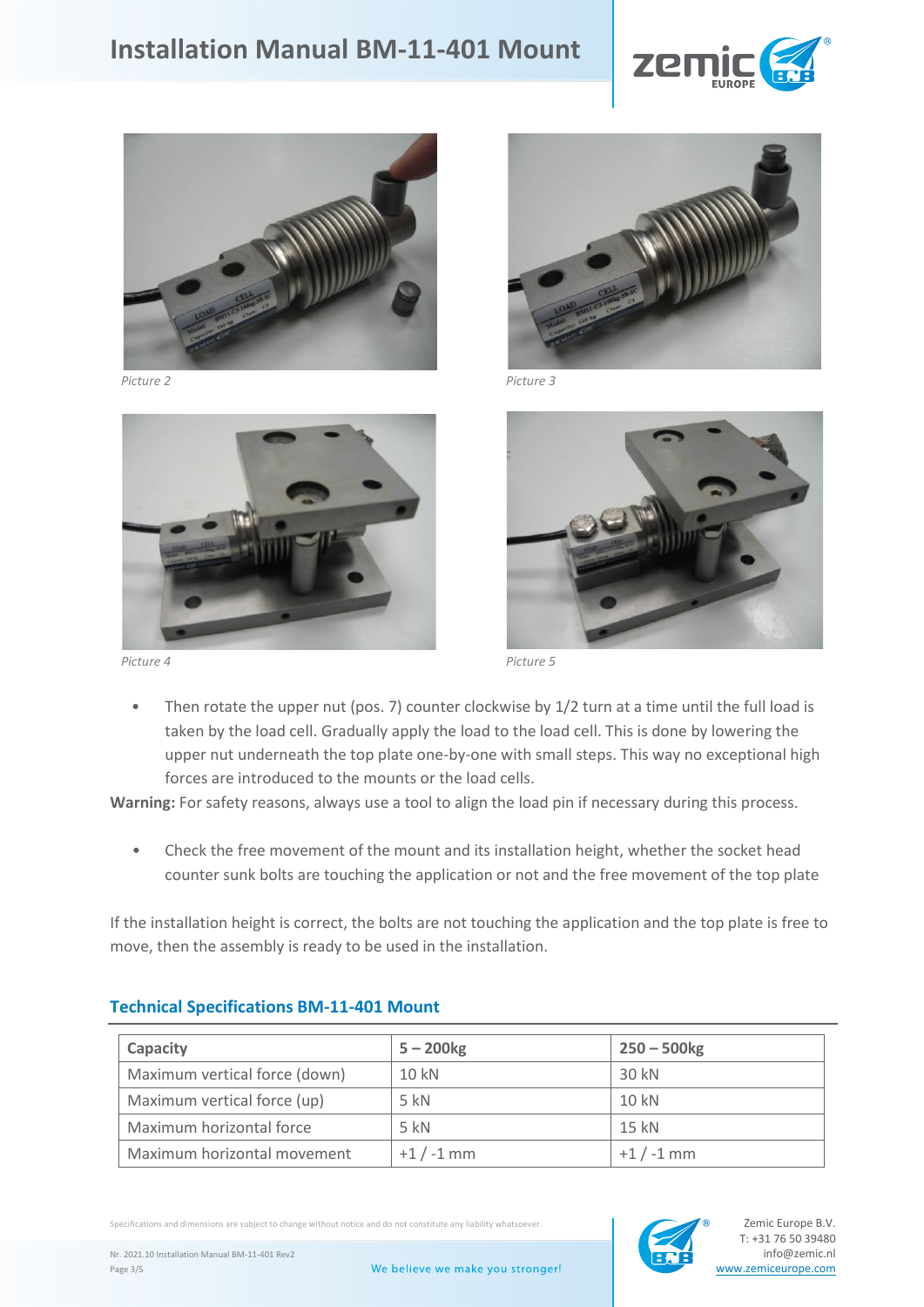

# **Dimensions in mm**

**Side View**



**Top View**



*Fig. 3*

| Dimension  <br><sup>I</sup> Capacity |               | H1       | H <sub>2</sub> | ь   | ᄔ   | ┕   | W   | W1 | ØD     | M              |
|--------------------------------------|---------------|----------|----------------|-----|-----|-----|-----|----|--------|----------------|
| $5 - 200$ kg                         | $\neg$ $\neg$ | 1つ<br>∸∸ | 12             | 130 | 75  | 95  | 90  | 60 | q<br>◡ | M <sub>5</sub> |
| $250 - 500$ kg                       | 90            | 20       | 15             | 160 | 100 | 100 | 120 | 80 | 14     | M <sub>5</sub> |